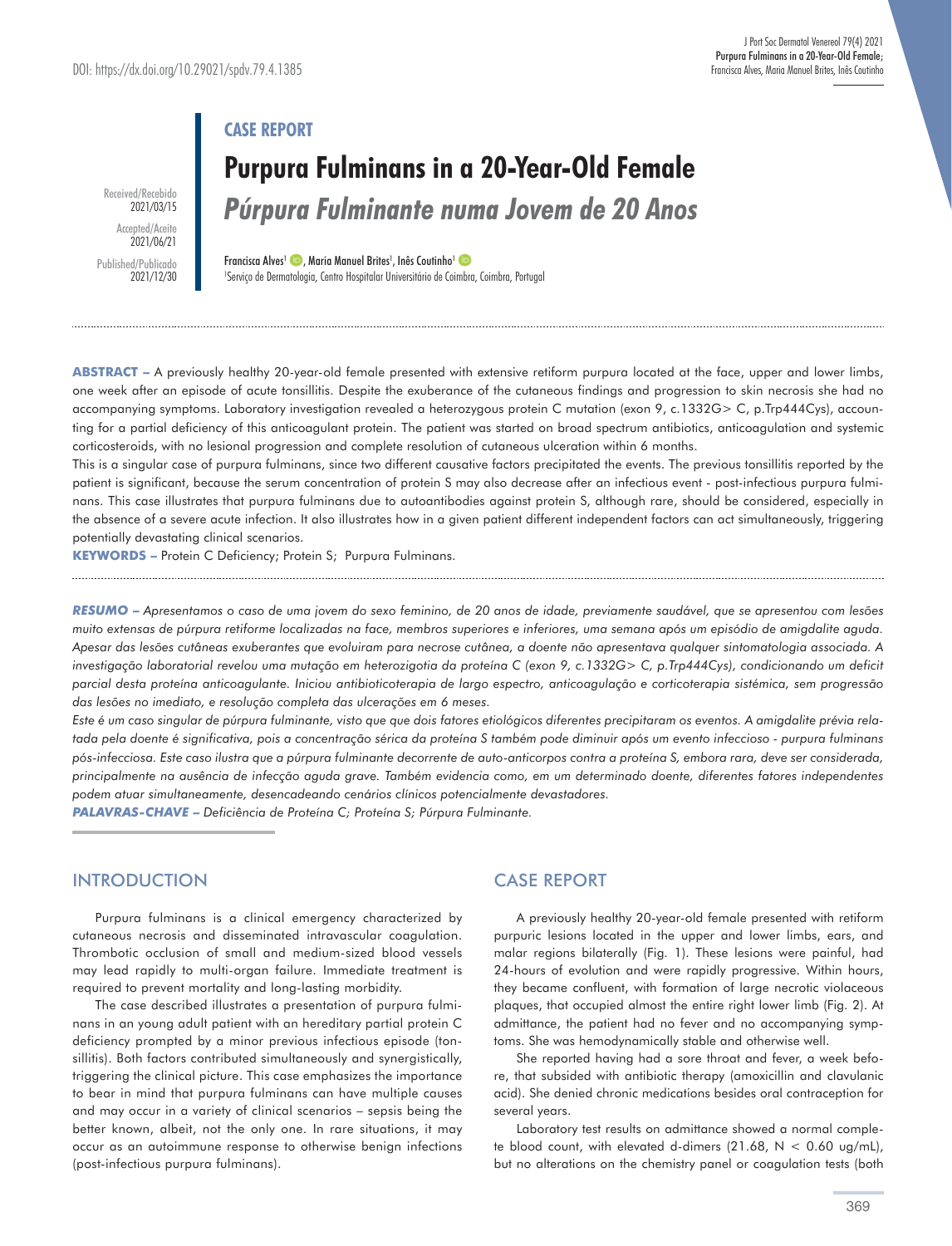

**Figure 1 -** Initial clinical findings. (A), Reticulated violaceus patches located at the lower limbs. (B), Violaceus lesions of the face, at the malar region.

prothrombin time and activated partial thromboplastin time were normal). Inflammatory laboratory parameters were low or negative, including C-reactive protein and procalcitonin. The search for occult septic foci was negative. Antistreptolysin O titre and antinuclear antibodies were negative.

Additionally, skin biopsy revealed thrombotic occlusion of the dermal vessels, without associated inflammatory infiltrate (Fig. 3).

In light of the described findings at admittance - purpura fulminans of unknown etiology with rapid progression - the patient was started on broad spectrum antibiotics (meropenem), anticoagulation with enoxaparin (80 mg twice daily) and systemic corticosteroids (1 g metilprednisolone EV for 3 days with subsequent tapering).

Only days later, did the patient mention that in her family a direct



**Figure 3 -** Histological findings, revealing thrombotic occlusion of the dermal vessels, without associated inflammatory infiltrate.



**Figure 2 -** (A,B) Large necrotic violaceous plaques, occupying almost the entire right lower limb.

cousin had suffered a leg amputation as a newborn, because of a "blood clotting problem". Further genetic study revealed a heterozygous protein C mutation (exon 9, c.1332G> C, p.Trp444Cys), resulting in a partial protein C deficiency (functional protein C of 65%).

The remaining pro-thrombotic study revealed no other findings (including antiphospholipid antibodies, factor V of Leiden, homocysteine and cryoglobulins). Unfortunately, dosing of autoantibodies against protein S was unavailable and, therefore, not performed.

With the aforementioned treatment, progression of purpura and skin necrosis stopped. The patient required prolonged local care with dressings but overall had a favorable clinical evolution, with complete recovery after six months. After 8 months, enoxaparin was replaced by warfarin, that she keeps until today (target INR range 2.0 – 3.0). Three-years after these events she remains well, with no further thrombotic events.

### **DISCUSSION**

Purpura fulminans is a rare clinical emergency that occurs in a context of disseminated intravascular coagulation as a result of increased expression of procoagulant factors associated with the depletion of natural anticoagulants. It should be noted, however, that purpura fulminans is not an independent entity, and may occur in a multiplicity of clinical scenarios (more commonly induced by sepsis or by warfarin treatment, but also associated with inherited protein C deficits). Mortality and morbidity in the setting of purpura fulminans are high, commonly leading to limb amputations. Prompt diagnosis and readily treatment are crucial.

Protein C is a vitamin K-dependent serine protease that constitutes a major natural anticoagulant. Protein C deficits can be acquired, namely due to consumption during sepsis or during the onset of warfarin,